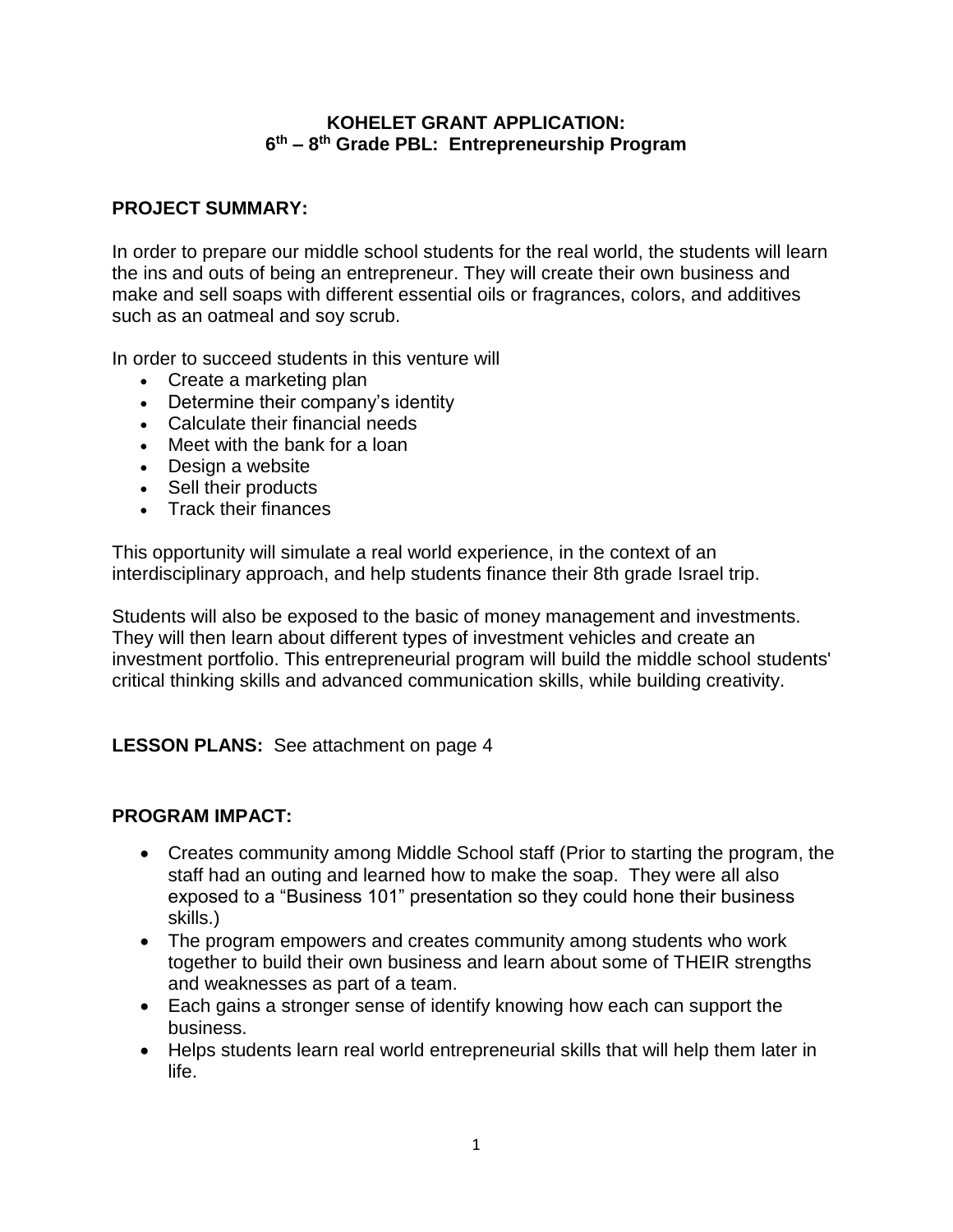- Students learn fundraising and finance skills. They actually have to secure a loan from school, purchase materials and sell products, all while making a profit.
- Students are earning money toward something that will benefit them. They are learning the begging of self-reliance. All proceeds from the program will go toward our students'  $8<sup>th</sup>$  grade Israel trip.
- Teaches students the value of success and failure. They will fail but they cannot give up. Instead, they have to keep working at it to make it profitable.

# **PROGRAM COMPONENTS THAT WORK**

- There is a great deal of excitement, for the program and even the process, especially among 7<sup>th</sup> graders.
- Teachers feel really invested in the program.
- The program has translated into outside exploration. In fact, three  $6<sup>th</sup>$  graders are currently developing their own entrepreneurial venture and have begun to sell their own product using the model they learned in school.
- The program has allowed students to meet real entrepreneurs. They have been on fieldtrips to learn how businesses are actually run and have been visited by businessmen and women at the school.

# **PROGRAM COMPONENTS THAT POSE A CHALLENGE**

- Time is a problem. We currently have one 45 minute period per week devoted to the program and this is not enough. We are planning to do some work after school, now that the students feel vested. Perhaps they will choose to stay after hours.
- Cost of doing business. There is no real budget for the program and we are losing money before the students start to make it. We may be looking for a donor to provide seed money for the project.
- Eighth graders are not making a lot of money because the program is just starting. We believe we have to start the program in  $6<sup>th</sup>$  grade, so they can actually make a profit for a couple of years.
- Market research and profitability are posing a problem. It is difficult to distribute free products to test them to the same people who we will then want to purchase the product. Creating product for the purpose of testing it (i.e., not selling it) is also leading to a loss of profit.
- We need to devote additional resources and time to teacher training. Many of the program components are new to teachers and teaching the lessons is out of their comfort zone. We need to make sure to provide the appropriate staffing.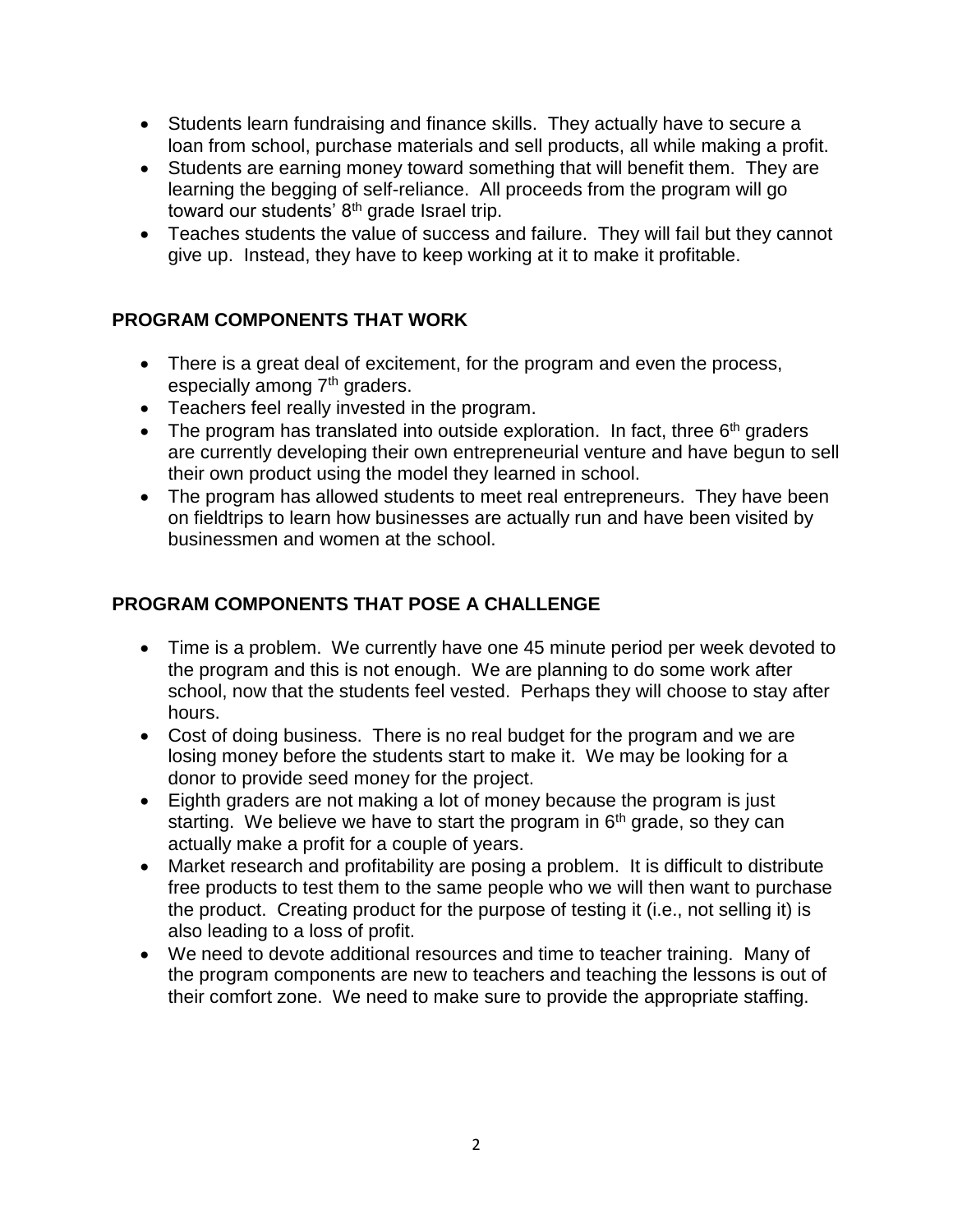## **RESOURCES:**

We relied on these resources and adapted lessons plans from them: Bizworld and Bizwiz: [http://www.bizworld.org/programs/bw\\_v4.php](http://www.bizworld.org/programs/bw_v4.php)

## **ADDITIONAL MATERIALS:**

PowerPoint: Photographs PowerPoint: Business 101 [oxHvo4vE9tM1BYdzEwTGVibk0](https://drive.google.com/drive/folders/0B-oxHvo4vE9tM1BYdzEwTGVibk0)

Link to Additional Materials: [https://drive.google.com/drive/folders/0B-](https://drive.google.com/drive/folders/0B-oxHvo4vE9tM1BYdzEwTGVibk0)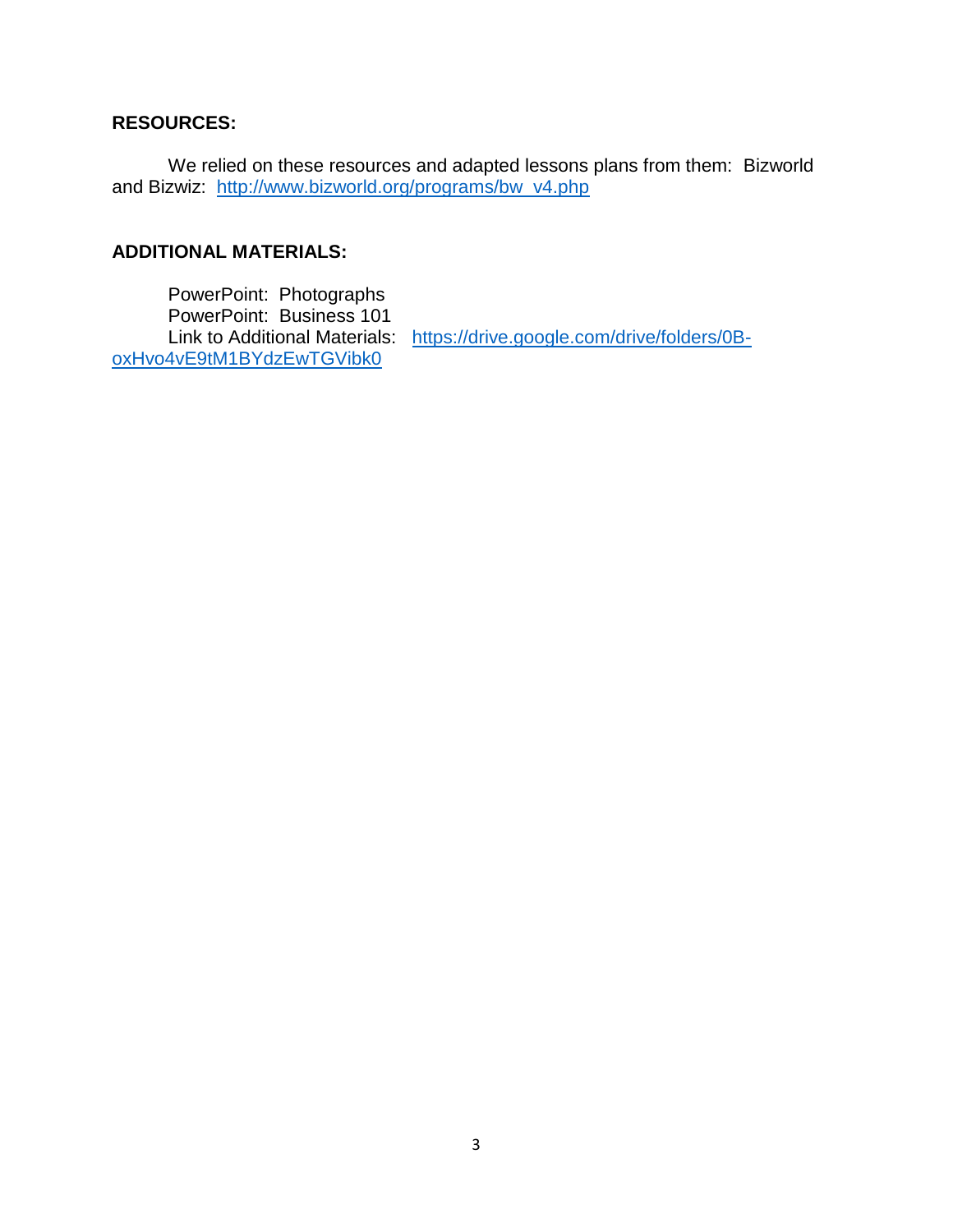## **ENTREPRENEURSHIP UNIT LESSON PLAN SAMPLES**

### **Grade Level:** 6-8 **Lesson:** 1

**Main concepts:** Business, Profit, The Entrepreneurial Cycle, Professional roles within a company

### **Objectives**

- 1. The students will be able to define the following terms: business, revenue, expense and profit.
- 2. The students will analyze the process known as "The Entrepreneurial Cycle."
- 3. The students will identify the jobs within a company by their definition.

## **Assessment**

Verbal questioning, class discussion

### **Materials**

- Google slides presentation
- Student Packet for each student
- Company packet for each group

- 1. Display slide 1 of the presentation; explain to students that the goal of this program is to introduce them to skills needed to run a successful business
- 2. Display slide 3 and ask students what is a business. (The definition is on the screen.) Ask students each question shown on the slide and discuss their answers.
- 3. Discuss the difference between a business and a non-profit. Make sure that all students have an opportunity to contribute.
- 4. Display slide 4 and explain that profits are the income that a company earns from sales; profits are calculated by subtracting expenses from revenue. Discuss all terms defined on the slide. Ask students for other examples of expenses.
- 5. Display slide 5 and explain the concept of a loss. Practice calculating profits using a dry-erase whiteboard.
- 6. Display slide 6 and 7 in turn, and discuss each step of The Entrepreneurial Cycle. Make sure that students realize that companies move through this cycle repeatedly as their business grows and matures.
- 7. Display slide 8 and explain the concept of finance and obtaining money in order to fund a company at its beginning.
- 8. Display slide 9 and have the students open to the corresponding page in their student packets. Instruct students to write the correct job in the blanks within the definition on their papers. They may use the information on the slide to help them.
- 9. Explain that they will be applying for one of these jobs. They should consider which job would be good for them, in what role they would be most successful.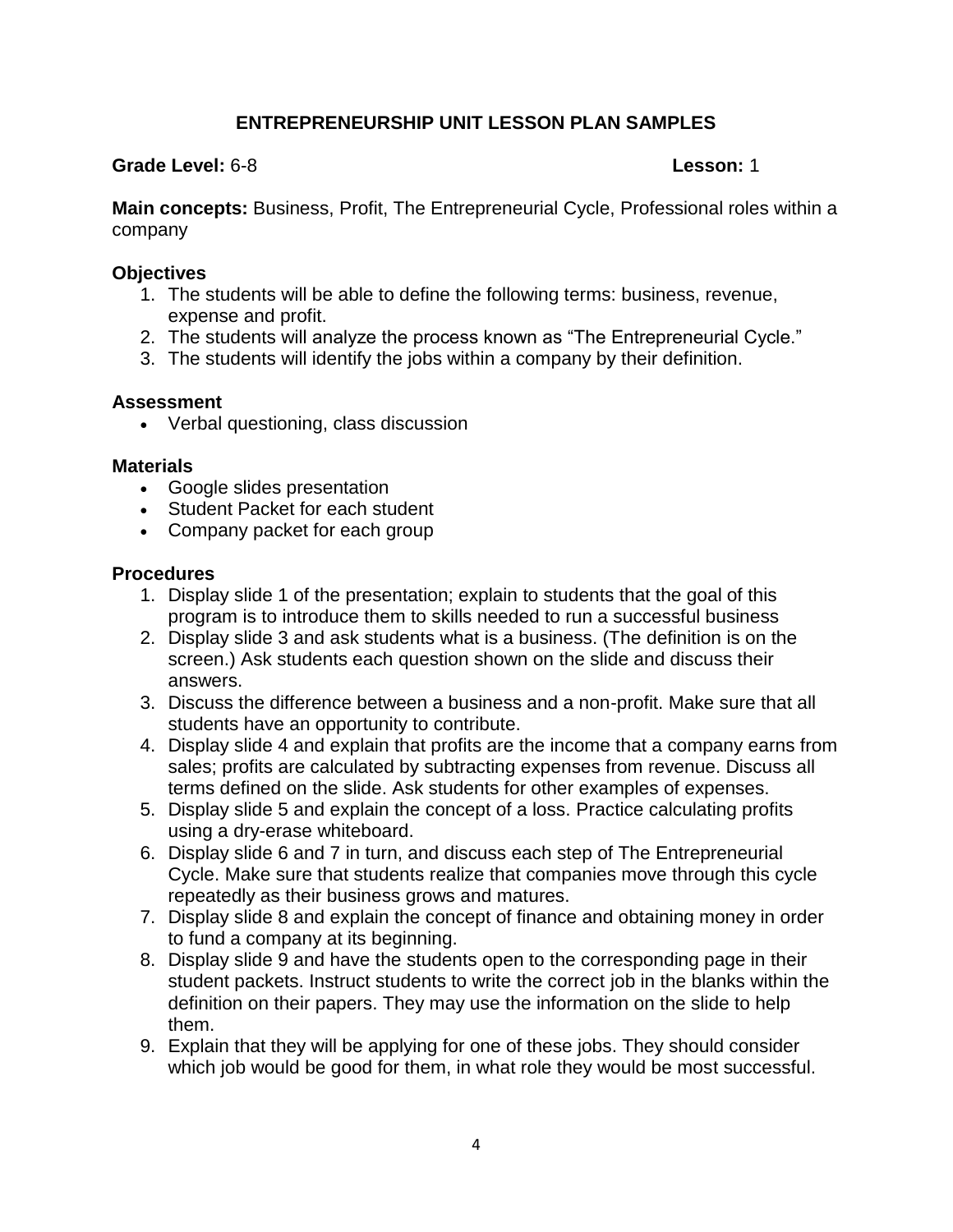## **Entrepreneurship Unit Lesson Plans**

### **Grade Level:** 6-8 **Lesson:** 2

**Main concepts:** Applying for a job, choosing a name for the company, company logos

## **Objectives**

- 1. The students will be able to explain the personal qualities needed to be successful in each role within the company.
- 2. The students will analyze how a company name and logo can contribute to the success of the company.
- 3. The students will identify expenses that will need to be calculated in order to procure start-up funding.

## **Assessment**

Written job application, class discussion

## **Materials**

- Google slides presentation
- Student Packet for each student
- Company packet for each group

- 1. Display slide 9 of the presentation; explain to students they will be applying for one of the jobs shown. Brainstorm skills that would be valuable for each job.
- 2. Instruct students to answer all questions on the job application in their packet. These will be reviewed and they will be informed of their job during the next class.
- 3. Display slide 10 and explain that they will each sign the contract in the company packet next week.
- 4. Display slide 11 and ask students to identify the companies by their name and logo. How many of the companies shown are familiar to students. What are some commonalities of all of the logos?
- 5. Display slide 12 and review what makes a good company name and logo. Brainstorm ideas for company names.
- 6. Display slide 13 and define unfamiliar terms on the slide (capital, deposit, withdrawal, ledger, etc.).
- 7. Use slides 14 through 17 to explain the difference between getting a loan and obtaining money from a venture capitalist. Also discuss stock, incorporation and making a pitch to obtain funding.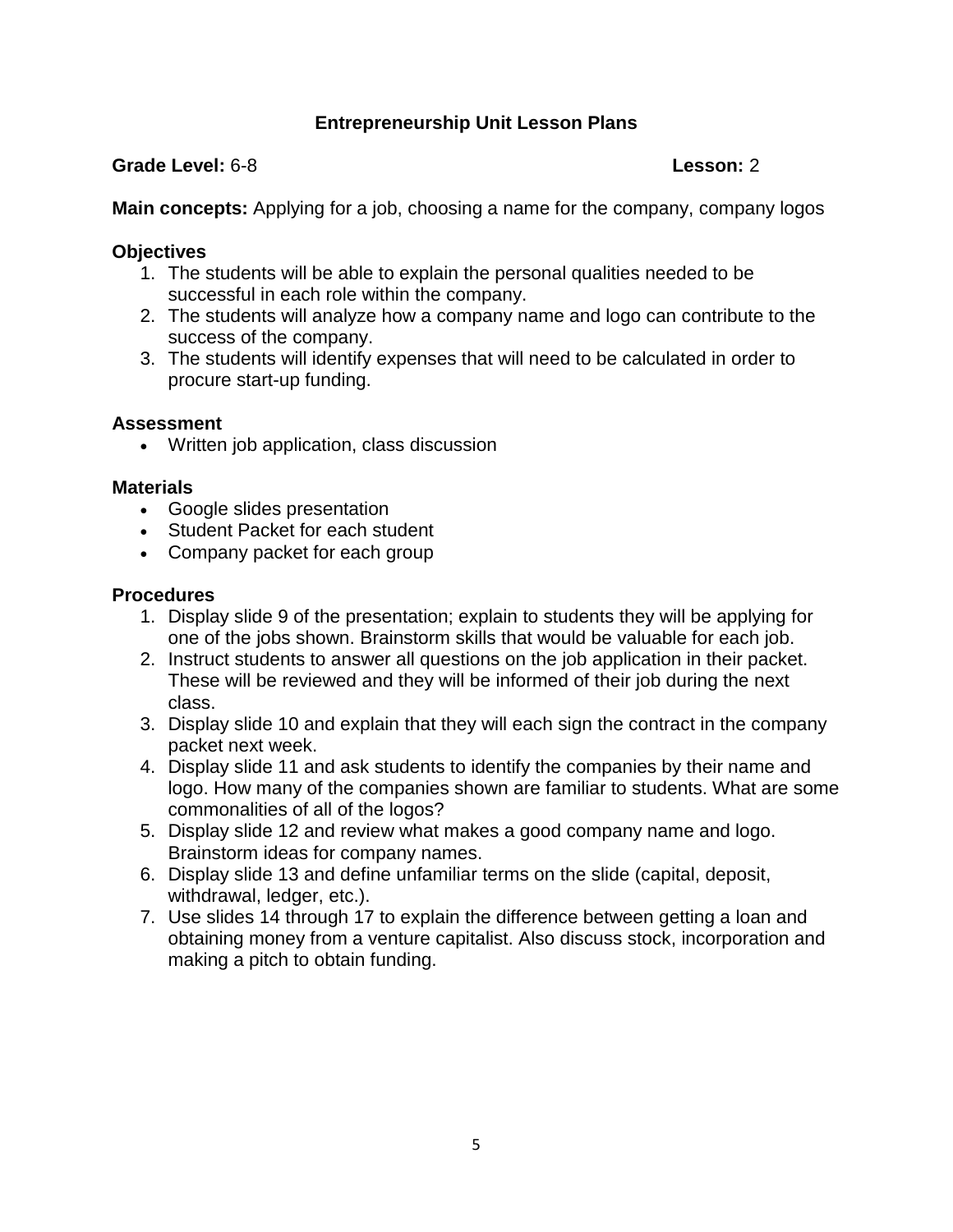## **Entrepreneurship Unit Lesson Plans**

#### **Grade Level:** 6-8 **Lesson:** 3

#### **Main concepts:** The Design Process

#### **Objectives**

- 1. The students will decide what market to target and analyze how this target market will shape the product.
- 2. The students will plan out all aspects of the product: shape, color, scents and add-ins.
- 3. The students will determine how much supplies will cost.

#### **Assessment**

• Soap designs

#### **Materials**

- Google slides presentation
- Student Packet for each student
- Company packet for each group

- 1. Display slide 19 of the presentation; consider and answer the questions listed. Brainstorm what elements of the product will appeal to our target market.
- 2. Display slide 20 and, as a group, answer each question and write the answers on a dry erase whiteboard. Develop recipes for at least 4 different types of soap.
- 3. Instruct the students to answer the questions on page 10 in their student packet.
- 4. Display slide 21; define and explain the word prototype. Discuss why this would be useful for our company.
- 5. Go through what each person's role will be during the production of a prototype.
- 6. Display slide 22 and explain that once we have made a few sample bars of soap, we can use the information collected during production to calculate how much it will cost to make larger quantities of soap.